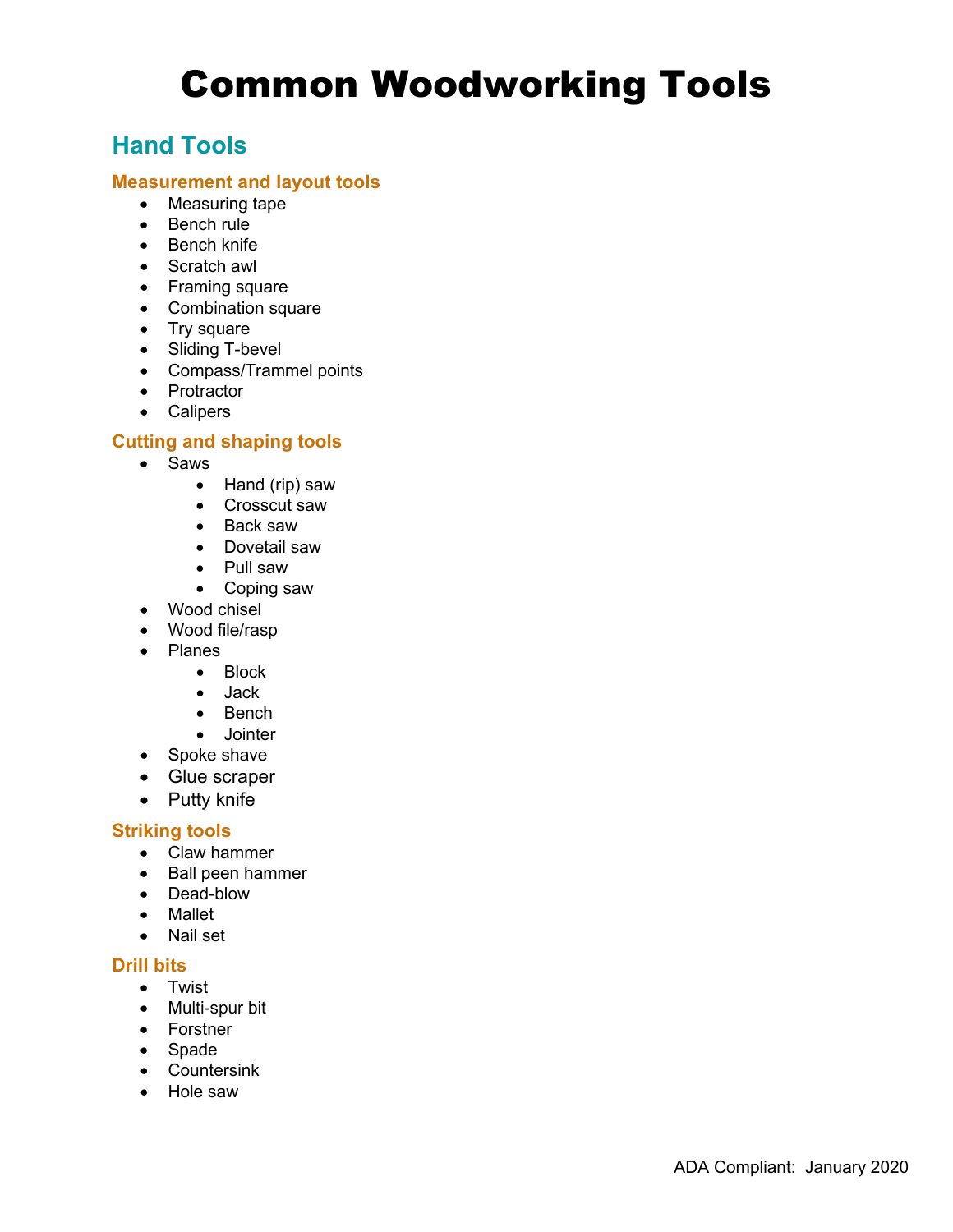#### **Driver bits**

- Phillips
- Torx
- Square
- Flat

#### **Clamping tools**

- Bar
- "C"
- Hand-screw (Jorgensen)
- Spring

## **Portable Power Tools**

#### **Electric**

- Circular saw
- Reciprocating saw
- Drill motor
- Rotary hand tools (e.g., Dremel®)
- Electric multi tool
- Router
- Belt sander
- Orbital sander
- Oscillating sander
- Biscuit joiner

#### **Pneumatic**

- Nail/brad gun
- Pin nailer
- Sander

# **Power Equipment**

#### **Sawing machines**

- Table saw
- Panel saw
- Upcut saw
- Compound miter saw
- Band saw
- Scroll saw

### **Surfacing machines**

- Surface planer
- Jointer
- Wide belt sander

#### **Sanding machines**

- Disc sander
- Horizontal belt sander
- Wide belt sander